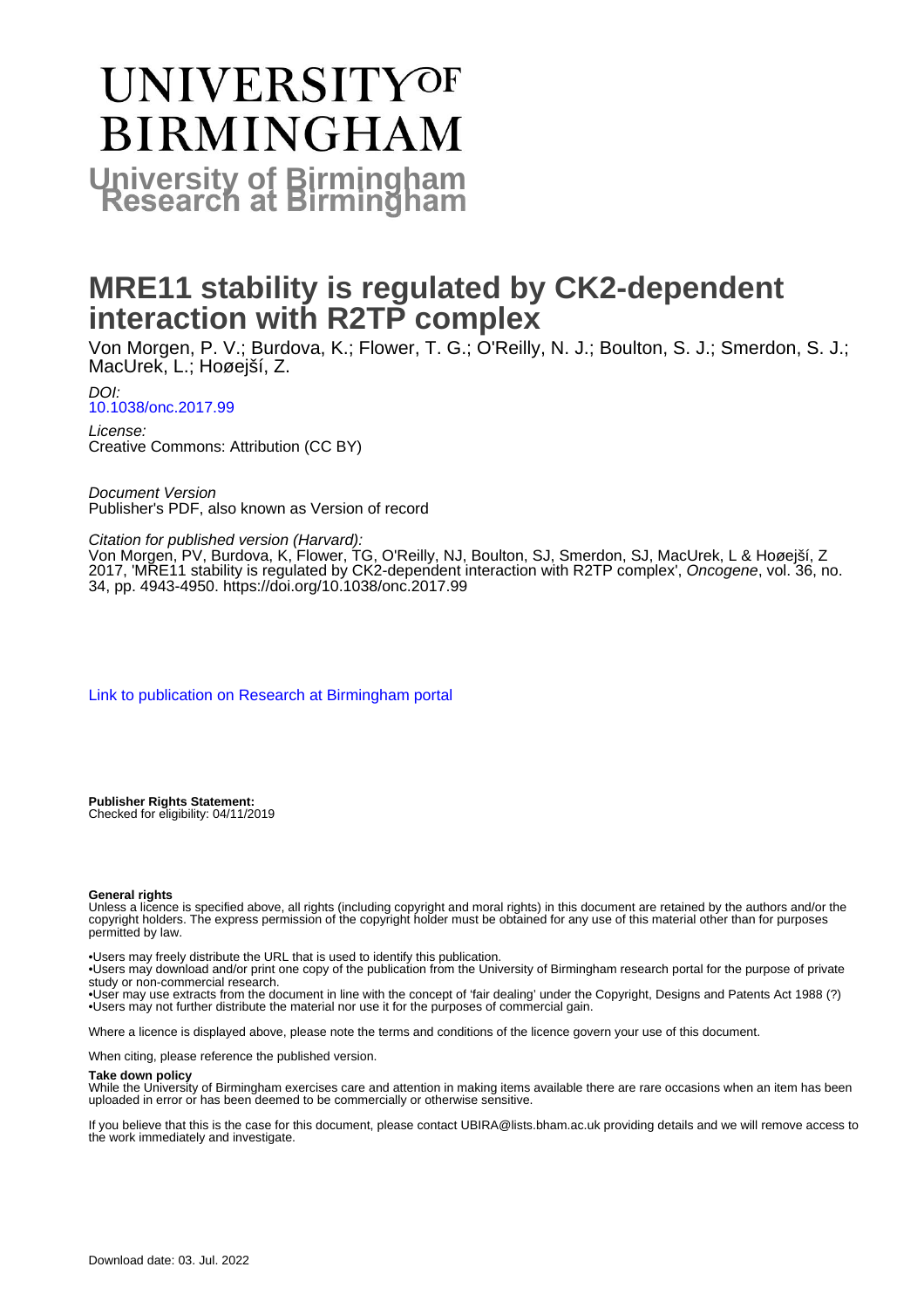[www.nature.com/onc](http://www.nature.com/onc)

# SHORT COMMUNICATION MRE11 stability is regulated by CK2-dependent interaction with R2TP complex

P von Morgen<sup>1,2</sup>, K Burdova<sup>1</sup>, TG Flower<sup>3</sup>, NJ O'Reilly<sup>4</sup>, SJ Boulton<sup>5</sup>, SJ Smerdon<sup>3</sup>, L Macurek<sup>1</sup> and Z Hořejší<sup>1,6</sup>

The MRN (MRE11–RAD50–NBS1) complex is essential for repair of DNA double-strand breaks and stalled replication forks. Mutations of the MRN complex subunit MRE11 cause the hereditary cancer-susceptibility disease ataxia-telangiectasia-like disorder (ATLD). Here we show that MRE11 directly interacts with PIH1D1, a subunit of heat-shock protein 90 cochaperone R2TP complex, which is required for the assembly of large protein complexes, such as RNA polymerase II, small nucleolar ribonucleoproteins and mammalian target of rapamycin complex 1. The MRE11-PIH1D1 interaction is dependent on casein kinase 2 (CK2) phosphorylation of two acidic sequences within the MRE11 C terminus containing serines 558/561 and 688/689. Conversely, the PIH1D1 phospho-binding domain PIH-N is required for association with MRE11 phosphorylated by CK2. Consistent with these findings, depletion of PIH1D1 resulted in MRE11 destabilization and affected DNA-damage repair processes dependent on MRE11. Additionally, mutations of serines 688/689, which abolish PIH1D1 binding, also resulted in decreased MRE11 stability. As depletion of R2TP frequently leads to instability of its substrates and as truncation mutation of MRE11 lacking serines 688/689 leads to decreased levels of the MRN complex both in ATLD patients and an ATLD mouse model, our results suggest that the MRN complex is a novel R2TP complex substrate and that their interaction is regulated by CK2 phosphorylation.

Oncogene (2017) 36, 4943–4950; doi[:10.1038/onc.2017.99](http://dx.doi.org/10.1038/onc.2017.99); published online 24 April 2017

# **INTRODUCTION**

Genome instability is one of the hallmarks of cancer cells and is frequently associated with mutations in genes involved in the DNA-damage response (DDR). NBS1 and MRE11 genes code for proteins essential for recognition and repair of damaged DNA and their mutation predisposes to hereditary cancer-prone Nijmegen breakage syndrome (NBS) and ataxia-telangiectasia-like disorder (ATLD), respectively.<sup>[1,2](#page-8-0)</sup> Moreover, mutations of both [gen](#page-8-0)es have been found in patients with breast and colon cancer. $3-6$  MRE11, NBS1 and RAD50 form the MRN complex that allows recognition of DNA double-strand breaks, activates two major DDR kinases ataxia-telangiectasia mutated (ATM) and ataxia-telangiectasia and Rad3 related (ATR), stabilizes ends of broken DNA and facilitates DNA repair by homologous recombination (HR) and non-homologous end-joining.7–[10](#page-8-0)

ATLD patients develop cerebellar ataxia and their cells exhibit chromosomal instability, radiosensitivity and DNA-damagedependent checkpoint defects.[11](#page-8-0) Mutations in the N-terminal part of MRE11, containing nuclease domain important for initiation of HR, cause mainly structural and functional defects of the protein.<sup>[10](#page-8-0)</sup> Several of these mutations prevent interactions between MRE11, NBS1 and RAD50 and are associated with decreased levels of MRN complex.[12](#page-8-0) The MRE11 C-terminal part contains two potential DNA-binding domains and a glycine–arginine-rich motif, involved in the regulation of MRE11 nuclease activity and DNA binding [\(Figure 1a](#page-3-0))[.13](#page-8-0),[14](#page-8-0) Moreover, phosphorylation of serines 676 and 678 by ATM and ribosomal S6 kinase and interaction of the last 13 amino acids (aa) of MRE11 C terminus with CDK2 affect processing of damaged DNA ends.15–[17](#page-8-0) In contrast to the ATLD single-point mutations, MRE11 truncated at R633 (known as ATLD1) binds NBS1 and RAD50. Interestingly, the level of MRN complex in ATLD1 patient cells is also decreased. While Mre11<sup>ATLD1/ATLD1</sup> mice completely recapitulate the checkpoint phenotypes seen in ATLD patients including decreased level of MRN complex, it is currently unclear why the MRN complex becomes unstable in the ATLD1 human and *Mre11<sup>ATLD1/ATLD1* mice cells.<sup>[18](#page-8-0)</sup></sup>

The C terminus of MRE11 encompasses several conserved acidic motifs that are predicted consensus phosphorylation sites of casein kinase 2 (CK2) and resemble binding sites for the PIH1D1 subunit of the heat-shock protein 90 (HSP90) cochaperone complex R2TP [\(Figure 1b](#page-3-0)).<sup>[19](#page-8-0),[20](#page-8-0)</sup> The R2TP complex is involved in the assembly of large protein complexes such as small nucleolar ribonucleoproteins, RNA polymerase II and complexes comprising phosphatidylinositol 3 kinase-related kinases, including major DDR kinases ATM, ATR and DNA-dependent protein kinase  $(DNA-PK).^{21-24}$  It contains two subunits specific for the complex —PIH1D1, which possesses a PIH-N domain involved in the recognition of R2TP complex substrates—and RPAP3, which interacts with HSP90 by its tetratricopeptide domains. In addition, the complex comprises two ATPases, RUVBL1 and RUVBL2, that are associated with many other cellular complexes.<sup>[19](#page-8-0),[20](#page-8-0),24-[27](#page-8-0)</sup>

<sup>&</sup>lt;sup>1</sup>Department of Cancer Cell Biology, Institute of Molecular Genetics of the ASCR, Prague, Czech Republic; <sup>2</sup>Faculty of Science, Charles University, Prague, Czech Republic; <sup>3</sup>Structural Biology of DNA-damage Signalling Laboratory, The Francis Crick Institute, London, UK; <sup>4</sup>Peptide Chemistry, The Francis Crick Institute, London, UK; <sup>5</sup>DSB Repair Metabolism Laboratory, The Francis Crick Institute, London, UK and <sup>6</sup>Centre for Molecular Oncology, Barts Cancer Institute, Queen Mary University of London, John Vane Centre, Charterhouse Square, London, UK. Correspondence: Dr L Macurek, Department of Cancer Cell Biology, Institute of Molecular Genetics of the ASCR, Videnska 1083, 14200 Prague 4, Czech Republic or Dr Z Hořejší, Centre for Molecular Oncology, Barts Cancer Institute, Queen Mary University of London, John Vane Centre, Charterhouse Square, London, UK. E-mail: [libor.macurek@img.cas.cz](mailto:libor.macurek@img.cas.cz) or [z.horejsi@qmul.ac.uk](mailto:z.horejsi@qmul.ac.uk)

Received 16 September 2016; revised 5 January 2017; accepted 7 February 2017; published online 24 April 2017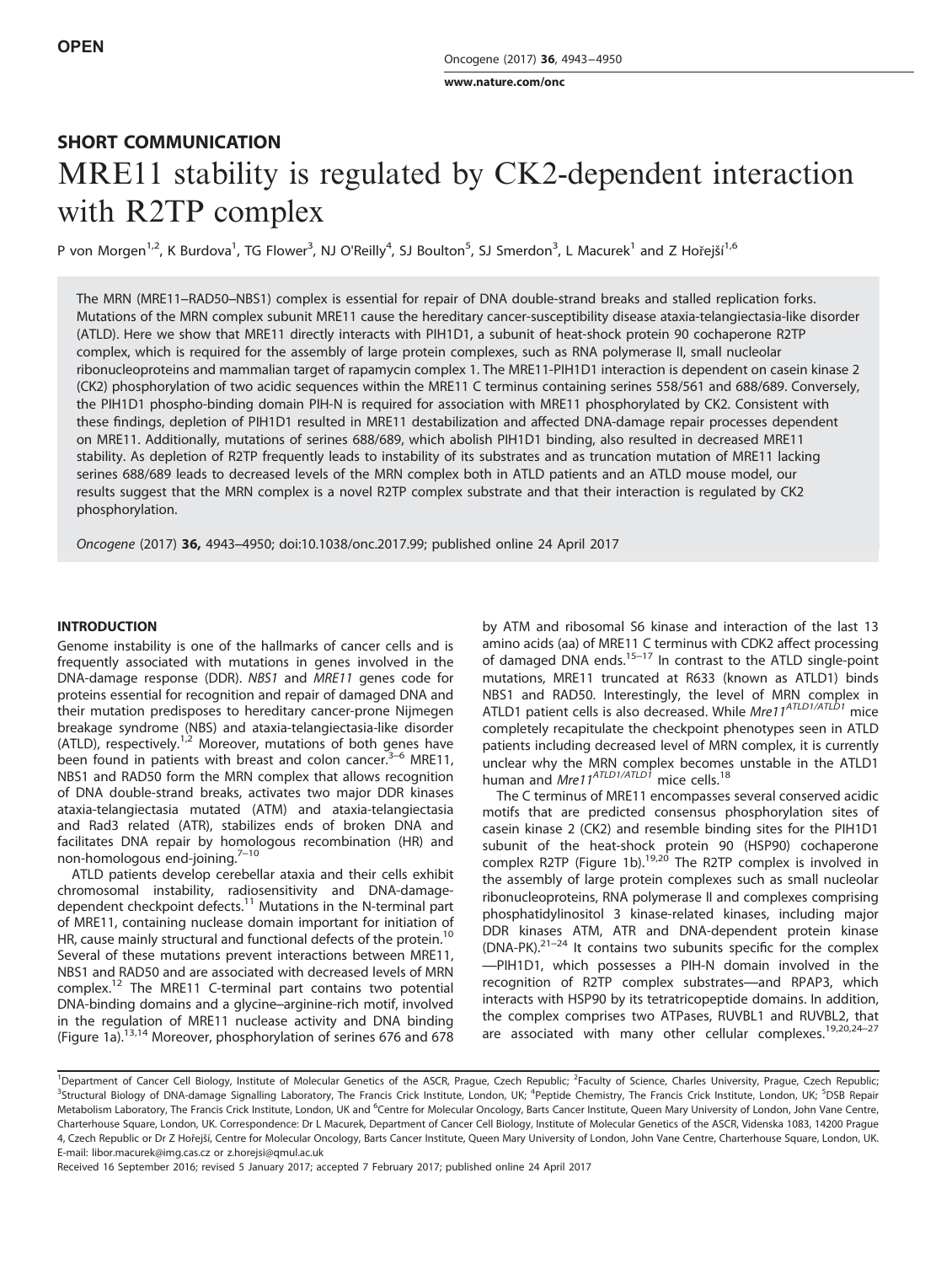4944

Depletion of the R2TP complex frequently leads to instability of its substrates, including PI3Ks and RNA polymerase II.<sup>[21](#page-8-0),[22](#page-8-0),[24,28](#page-8-0)</sup>

Here we show that PIH1D1 binds directly to two CK2 phosphorylated sites within the MRE11 C terminus. We further demonstrate that depletion of PIH1D1 resulted in MRE11 destabilization and that mutations of PIH1D1-binding sites in MRE11 C terminus decrease MRE11 stability. In addition, depletion of PIH1D1 impaired DDR processes regulated by MRN complex. Taken together, we provide an insight into the molecular basis of MRN complex instability in ATLD1 patients and reveal a new mode of regulation of MRN complex activity by CK2 and the HSP90 cochaperone R2TP complex.

# RESULTS AND DISCUSSION

PIH1D1 interacts directly with MRE11 in a phospho-dependent manner

We and others have previously shown that PIH1D1 binds acidic sequence DpSDD phosphorylated by CK2.<sup>[19,20](#page-8-0)</sup> It has been suggested that PIH-N domain may bind to this conserved motif present in MRE11 C terminus (serine 558).<sup>[19](#page-8-0)</sup> The MRE11 C terminus also contains another two highly acidic regions conserved in mammals, which may be potentially recognized by PIH-N domain ([Figure 1b](#page-3-0)). To determine if R2TP complex is involved in MRN complex assembly, we first investigated whether PIH1D1 can interact with MRE11 and if the interaction requires PIH1D1 phospho-binding ability. Overexpressed FLAG-tagged wild-type PIH1D1 (FLAG PIH1D1 WT) co-immunoprecipitated with components of MRN complex, whereas PIH1D1 K64A mutation that abolishes phospho-binding (FLAG PIH1D1 KA) failed to do so $^{20}$  $^{20}$  $^{20}$ ([Figure 1c](#page-3-0)). Furthermore, FLAG MRE11 WT purified from whole-cell extract pulled down recombinant wild-type GST-tagged PIH1D1 (GST PIH1D1 WT) and this interaction was abolished either by dephosphorylation of MRE11 by λ phosphatase or by the PIH1D1 K64A mutation ([Figure 1d](#page-3-0)). We further confirmed the interaction between MRE11 and PIH1D1 both in the cytoplasm and the nucleus in vivo by a proximity ligation assay [\(Figure 1e\)](#page-3-0). Based on these data, we conclude that PIH1D1 binds MRE11 directly in vitro and in vivo and that the interaction depends on phosphorylation of MRE11 and an intact PIH1D1 phospho-binding domain PIH-N. As PIH1D1 has only been shown to be exclusively active as a part of the R2TP complex, our data suggest that MRE11 and possibly the whole MRN complex may be a substrate of this HSP90 cochaperone.

PIH1D1 interacts with phosphorylated MRE11 serine 558/561 and S688/689

Truncated MRE11 in ATLD1 preserves serine 558, but at the same time it is missing the two other acidic sites. To test whether the ATLD1 mutant is able to bind PIH1D1, we performed pull-down assay with recombinant GST PIH1D1 WT and FLAG MRE11 WT or MRE11 ATLD1 truncation (FLAG MRE11 633) purified from wholecell extracts. Importantly, the FLAG MRE11 633 interaction with PIH1D1 is greatly reduced ([Figure 2a\)](#page-4-0), suggesting that the DpSDD motif may not be the main or the only site responsible for the interaction. To identify which of the acidic motifs further down within the C terminus participates in the interaction, we performed peptide pull-downs with biotinylated peptides coupled to streptavidin beads from cell extract. The peptides comprise phosphorylated and non-phosphorylated MRE11 sequences, potentially able to bind PIH1D1 (Supplementary Table S2a). We observed that the DpSDD motif-containing peptide could bind PIH1D1, but only if both serines 558 and 561 within this peptide were phosphorylated. The second site, containing a motif similar to DSDD (serine 649), did not bind PIH1D1, whereas the third acidic sequence could bind PIH1D1, but only if both serines 688 and 689 were phosphorylated

([Figure 2b](#page-4-0)). We confirmed these results by an isothermal titration calorimetric assay [\(Figure 2c](#page-4-0) and Supplementary Table S2b), in which only the double phosphopeptides interacted with PIH1D1 N-terminal PIH-N domain fragment (aa 51–180). Although the observed affinities are in both cases  $\sim$  3-5-fold weaker (26 μm for serine 558/561 and 41 μm for serine 688/689) than interaction between PIH-N and its substrate TEL2 (9.8 μm; Supplementary Table S2b), the presence of two sites able to bind PIH1D1 may increase stability of the interaction. Alternatively, other subunits of the R2TP complex may bind to other MRE11-interacting partners (such as NBS1 or RAD50), which would result in overall stronger binding.

To determine which of the two sites is the major binding site, we performed pull-down assays with GST PIH1D1 and FLAG MRE11 WT, the N-terminal part of MRE11 lacking all potential PIH1D1-binding sites (FLAG MRE11ΔC, aa 1–537) or MRE11 with serine 558/561 (M1), serine 649 (M2), serine 688/689 (M3) or their combinations mutated to alanine (FLAG MRE11 M1, M2, M3, M13 and M123). While mutation M2 had no appreciable effect on PIH1D1 binding and M1 slightly reduced interaction with PIH1D1, mutation M3, its combination with M1 (M13) and mutation of all three sites (M123) greatly reduced the interaction with PIH1D1. The interaction of FLAG MRE11 WT, M2 and M1 with PIH1D1 was abolished by λ phosphatase treatment of the purified MRE11 prior the pull-down [\(Figure 2d](#page-4-0)). We have confirmed these results by co-immunoprecipitating FLAG MRE11 WT, M1, M2, M3, M13 and ΔC with MYC PIH1D1 ([Figure 2e](#page-4-0)). Our data suggest that the interaction between MRE11 and PIH1D1 depends on phosphorylated serine 688/689 and to some extent also on phosphorylated serine 558/561 of MRE11. Given that the binding site comprising serine 688/689 differs from the DpSDD PIH1D1-binding motif, we have identified a new target sequence of PIH-N domain.

MRE11 serines 558/561 and 688/689 are phosphorylated by CK2 We have previously shown that the PIH1D1-binding motif DpSDD is phosphorylated by CK2.[19](#page-8-0),[20](#page-8-0) As serines 561, 688 and 689 are also predicted consensus sequences of CK2, we tested whether these sites are indeed phosphorylated by CK2. In vitro kinase assays revealed that MRE11 C terminus can be phosphorylated by recombinant CK2 and that this phosphorylation is abolished by mutation of all five serines (558, 561, 649, 688 and 689) to alanine ([Figure 3a](#page-5-0)). Subsequently, we raised an antibody against a synthetic peptide phosphorylated on serine S688/689 and validated its specificity on endogenous and overexpressed MRE11 by western blot and immunofluorescence. On western blot, the antibody recognizes a band of the correct molecular weight of endogenous MRE11 and, crucially, the signal disappears after treatment with MRE11 small interfering RNA (siRNA) (siMRE11) ([Figure 3b\)](#page-5-0). Consistent with the predominantly nuclear localization of MRE11, the antibody stains cell nuclei in non-transfected cells and in both the nuclei and cytoplasm in cells overexpressing MYC MRE11 WT (Supplementary Figure S3). In contrast, the antibody does not recognize overexpressed MYC and GFP MRE11 M3 on western blot and immunofluorescence ([Figure 3b](#page-5-0) and Supplementary Figure S3). The overall level of phosphorylated serine 688/689 did not change after various DNA-damage treatments, consistent with the constitutive activity of CK2 ([Figure 3c](#page-5-0)). To confirm that serines 688 and 689 are phosphorylated by CK2 in vivo, we treated U2OS cells with a CK2 inhibitor or siRNA targeting CK2 subunits α and β. Western blot analysis of cell lysates revealed that inhibition of CK2 or downregulation of both CK2 subunits reduces phosphorylation of serine 688/689 to an extent comparable to other CK2 substrates ([Figures 3d and e](#page-5-0)). To further confirm that CK2 phosphorylation of serine 558/561 and serine 688/689 can promote the interaction between MRE11 and PIH1D1, we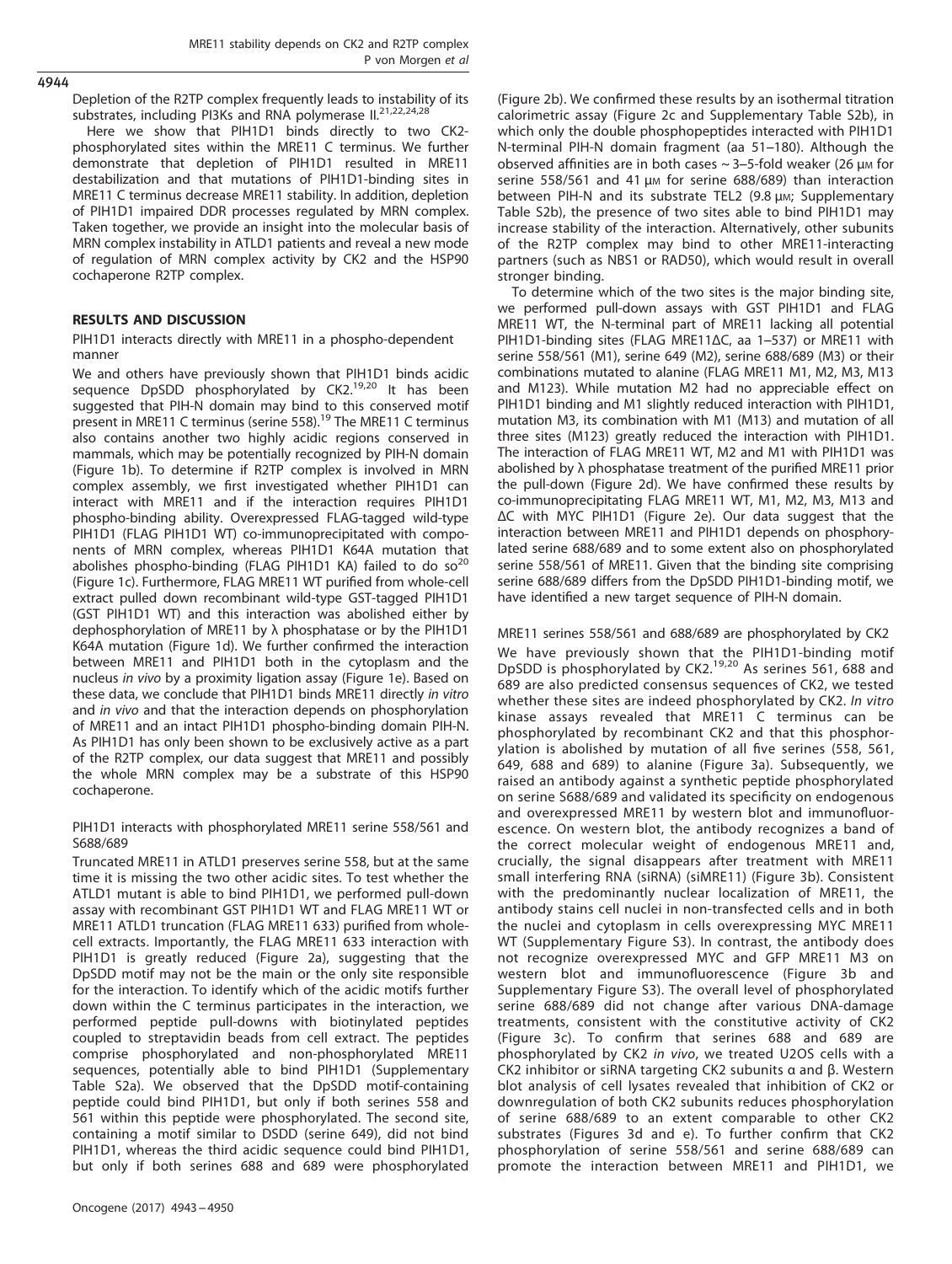<span id="page-3-0"></span>

Figure 1. PIH1D1 interacts with MRN complex. (a) Schematic representation of human MRE11 comprising of a nuclease domain, two DNA-binding domains (DB1 and DB2) and glycine–arginine-rich (GAR) domain. Positions of ATLD mutations (left panel) and putative PIH-N phospho-binding sites (right panel) are indicated. Bars below the right panel represent the MRE11 constructs used in this study. (b) Conservation of the PIH-N consensus motif in the C terminus of MRE11. Acidic amino acids and serines that form potential PIH-N-binding sites are displayed in red. (c) FLAG PIH1D1 WT interacts with MRN complex components. HEK293T cells transfected with FLAG PIH1D1 WT or phospho-binding mutant PIH1D1 KA were lysed in immunoprecipitation (IP) buffer (50 mm Tris-HCl (pH 7.5), 150 mm NaCl, 1% Triton X-100, 1 mm EDTA, 2.5 mm EGTA, 10% (v/v) glycerol supplemented with cOmplete EDTA-free protease inhibitor, PhosSTOP phosphatase inhibitor (Sigma-Aldrich, St Louis, MO, USA) and EtBr (50 μg/ml)) and sonicated 3 × 10s. Cleared cell extracts were incubated with anti-FLAG M2 affinity gel (Sigma-Aldrich) for 2 h. Beads were washed 4x with IP buffer, boiled in 2xLSB buffer (100 mm Tris (pH 6.8), 200 mM dithiothreitol (DTT), 4% sodium dodecyl sulfate (SDS), 0,2% bromophenol blue, 20% (v/v) glycerol) and bound proteins were detected by immunoblotting using antibodies against RAD50 (Abcam, Cambridge, UK; ab119708), MRE11 (Cell Signaling, Danvers, MA, USA; no. 4895) and NBS1 (Cell Signaling; no. 3002). (d) MRE11–PIH1D1 interaction depends on MRE11 phosphorylation and on the PIH-N domain of PIH1D1. FLAG MRE11 was purified from HEK293T cells using anti-FLAG M2 affinity gel. Beads were washed with IP buffer supplemented with 1 M NaCl, treated or not with λ phosphatase for 30 min at 30 °C and MRE11 was eluted with 3 × FLAG peptide (30 μg; Sigma-Aldrich). GST PIH1D1 WT and phospho-binding mutant GST PIH1D1 KA were purified from BL21 Escherichia coli and pull-down with purified MRE11 was performed as described previously.<sup>[20](#page-8-0)</sup> (e) MRE11 and PIH1D1 interact in vivo. U2OS cells grown on coverslips were transfected with 40 nm siRNA targeting luciferase (5'-CGUACGCGGAAUACUUCGA-3'; Sigma), PIH1D1 (1:1 mixture of 5'-GAAUGGAAAUGUAGUCUUA-3' and 5'-GAGAAGAGGCUGCUGGCUU-3' in the untranslated region of PIH1D1 as described<sup>20</sup>) or MRE11 (5′-GAGCAUAACUCCAUAAGUA-3′ in the untranslated region of MRE11 mRNA) with Lipofectamine RNAiMAX reagent (Thermo Fisher Scientific, Waltham, MA, USA) according to the manufacturer's instructions. Cells were permeabilized with 0.2% Triton X-100 for 5 min at room temperature and proximity ligation assay (PLA) was performed using MRE11 (Cell Signaling; no. 4895), PIH1D1 (Abcam; ab57512) antibodies and Duolink reagent (Sigma-Aldrich) according to the manufacturer's protocol. Red signal is proximity ligations assay (PLA) staining, and 4',6-diamidino-2-phenylindole (DAPI) is in blue. Representative image is shown.

performed pull-down assays with recombinant GST PIH1D1 and MRE11 C-terminal part (FLAG MRE11ΔN, aa 537–708) purified from whole-cell extract ([Figure 3f](#page-5-0)), treated or untreated with λ phosphatase. Dephosphorylation of the MRE11 C terminus abolished the interaction, whereas rephosphorylation of the ΔN construct by recombinant CK2 rescued the interaction. Based on these results, we conclude that the PIH1D1/MRE11 interaction is dependent on CK2 phosphorylation. MRE11 is phosphorylated on serine 688/689 in the cytoplasm and nucleus, which is in accordance with our proximity ligation assay results showing MRE11 and PIH1D1 interaction in both cellular compartments.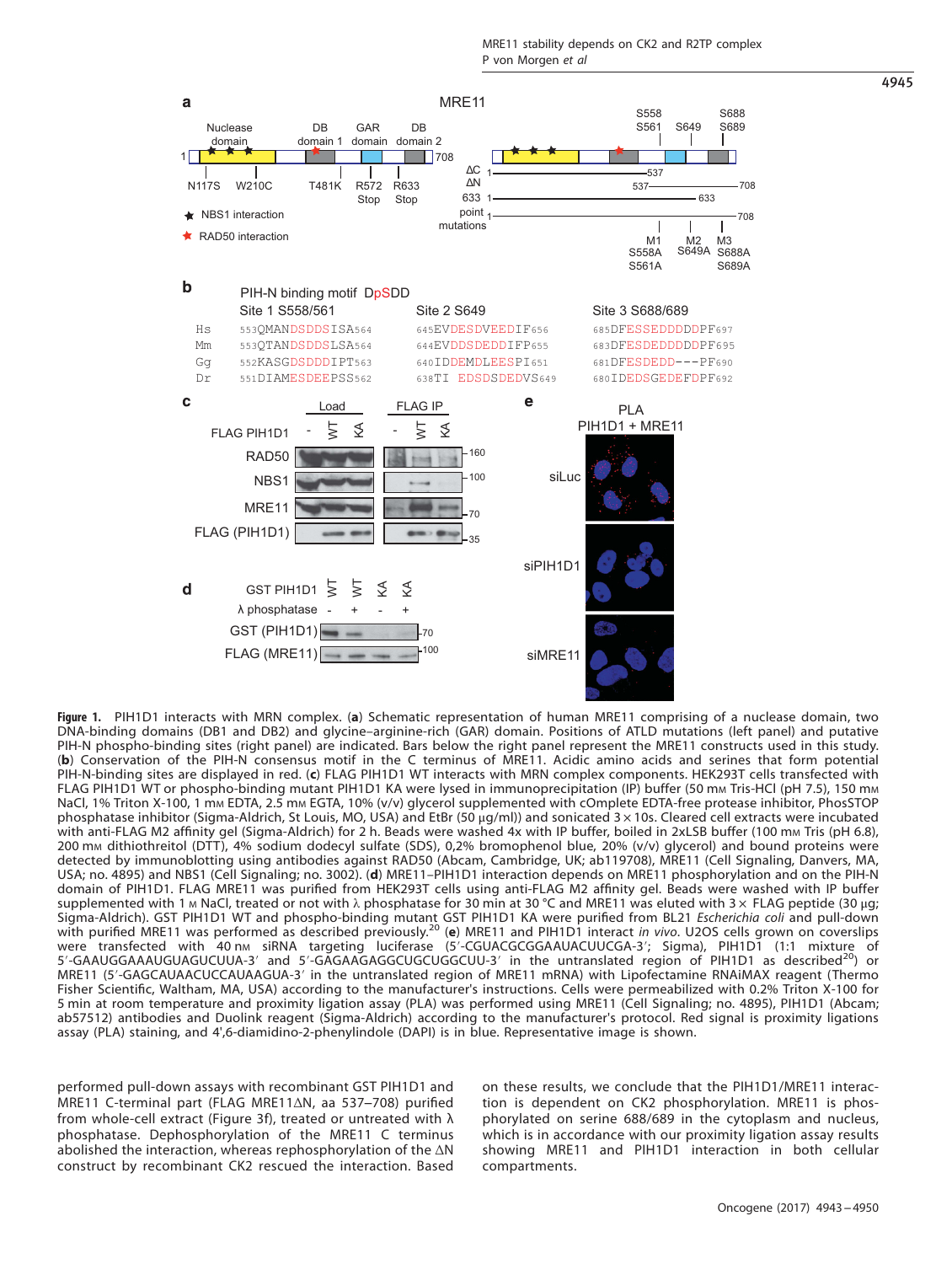MRE11 stability depends on CK2 and R2TP complex P von Morgen et al



Figure 2. Phosphorylated serine 558/561 and 688/689 of MRE11 interact directly with PIH1D1. (a) MRE11 ATLD1 truncation reduces binding of PIH1D1. GST or GST PIH1D1 WT were bound to glutathione sepharose beads (GenScript, Piscataway, NJ, USA) for 2 h at 4 °C, washed with TBS-Tween (150 mm NaCl, 3 mm KCl, 25 mm Tris-HCl (pH 7.2), 10% glycerol) and incubated with 90ul of eluted FLAG MRE11 WT or FLAG MRE11 truncated at residue 633 for 1h at 4 °C. The beads were washed 4x with TBS-Tween and boiled in 2xLSB buffer (100 mM Tris (pH 6.8), 200 mM dithiothreitol (DTT), 4% sodium dodecyl sulfate (SDS), 0,2% bromophenol blue, 20% (v/v) glycerol). Bound proteins were analyzed by immunoblotting. Recombinant full-length GST PIH1D1 is at mark 55 kDa, and other bands are degradation products. (b) Biotinylated peptides containing a double phosphorylation of serine 558/561 or 688/681 pull-down PIH1D1. Biotinylated peptides were synthesized by the Francis Crick Institute Peptide Chemistry facility and peptide pull-down from HeLa nuclear extract (4 mg/ml; Ipratech, Mons, Belgium) was performed as described previously.<sup>[20](#page-8-0)</sup> Bound PIH1D1 was analyzed by immunoblotting. Phosphorylated and non-phosphorylated TEL2 peptides were used as positive and negative controls, respectively. (c) Isothermal titration calorimetric (ITC) analysis of MRE11 binding (see Supplementary Tables S2a and S2b for sequences) to PIH1D1 1–180. Purification of PIH1D1 1–180 PIH-N domain fragment and ITC was performed as described previously. (d) Phosphorylation of serine 688/689 is required for interaction between MRE11 and PIH1D1. GST or GST PIH1D1 WT were incubated with purified FLAG MRE11 WT or mutants M1, M2, M3, M13, M123 and interaction was assessed by immunoblotting against FLAG. Where indicated, purified MRE11 was treated with λ phosphatase prior the pull-down assay. Staining with MRE11 pS688/9 antibody was used as control of efficient dephosphorylation. Recombinant full-length GST PIH1D1 is at mark 55 kDa, and other bands are degradation products. (e) Interaction between MRE11 and PIH1D1 in cells depends on serine 688/689. HCT116 cells were co-transfected with plasmids coding MYC PIH1D1 and FLAG MRE11 WT, M1, M2, M3, M13 or MRE11 ΔC mutants. Cell extracts were incubated with anti-FLAG M2 affinity gel and immunoprecipitated proteins were analyzed with MYC (GeneTex, Zeeland, MI, USA; GTX115046) and FLAG antibodies.

<span id="page-4-0"></span>4946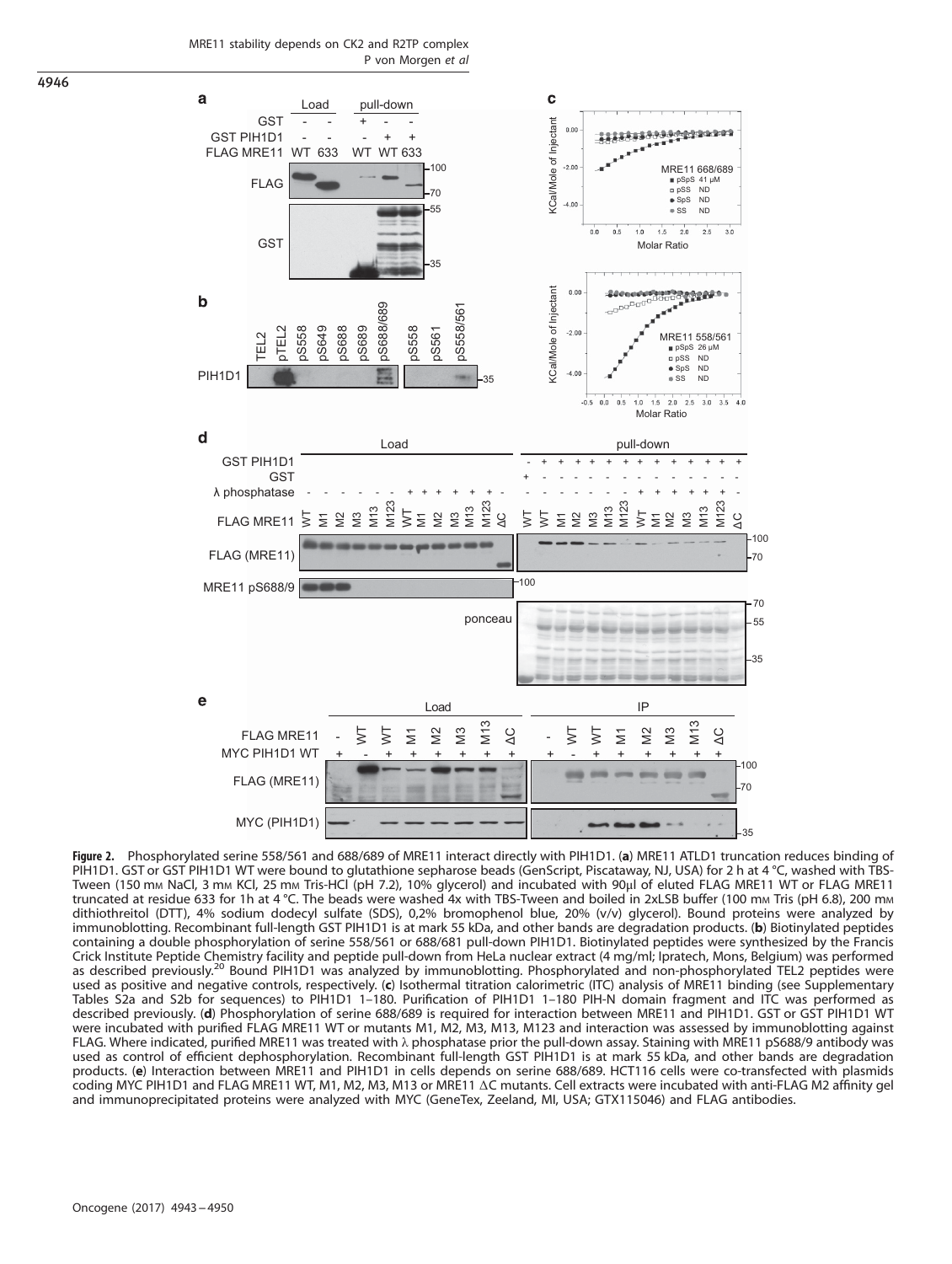MRE11 stability depends on CK2 and R2TP complex P von Morgen et al





Figure 3. Serines 558/561 and 688/689 are phosphorylated by CK2. (a) CK2 phosphorylates MRE11 in vitro. FLAG MRE11FLAG MRE11 ΔN WT or M1, M2, M3, M23 and M123 proteins were immunoprecipitated from HEK293T cells using anti-FLAG M2 affinity gel. Beads were washed with 1M NaCl to eliminate contamination with protein kinases and incubated with 10 U of CK2 holoenzyme complex (α2/β; Biaffin GmbH, Kassel, Germany) in 30 μl of kinase buffer (20 mm Tris-HCl (pH 8.0); 50 mm KCl; 10 mm MgCl<sub>2</sub>) supplemented with 33 μm ATP and [γ-<sup>32</sup>P]ATP (5 μCi) and incubated for 30 min at 37 °C. Reaction was stopped by the addition of  $4 \times$  Laemmli buffer (200 mm Tris (pH 6.8), 400 mm dithiothreitol (DTT), 8% sodium dodecyl sulfate (SDS), 0.4% bromophenol blue, 40% (v/v) glycerol) and phosphorylation of MRE11 was detected by autoradiography. Amount of the FLAG MRE11 was determined by immunoblotting. (b) MRE11 pS688/689 antibody specifically recognizes phosphorylated MRE11. We raised a rabbit polyclonal antibody against synthetic VSKGVDFEpSpSEDDDDD peptide, where pSpS represent phosphorylated serines corresponding to pS688/9 of human MRE11 and performed a two-step affinity purification using non-phosphorylated and phosphorylated peptide (Davids Biotechnologie GmbH, Regensburg, Germany). U2OS cells were transfected with siRNA against MRE11 (siMRE11) or with plasmids coding for GFP MRE11 WT or GFP MRE11 S688/9A. Whole-cell lysates were analyzed by immunoblotting with indicated antibodies. Antibody against tubulin (GeneTex; GTX112141) was used as a loading control. (c) Phosphorylation of MRE11 on serine 688/689 does not change in the presence of genotoxic stress. DNA damage was induced in U2OS cells by exposure to ionizing radiation (10 Gy 1 h, generated by X-ray instrument T-200; Wolf-Medizintechnik, St Gangloff, Germany), UVC (10 J/m<sup>2</sup> for 1 h) or hydroxy urea (2 mm for 16 h) and whole-cell lysates were analyzed by immunoblotting. (d) CK2 inhibition decreases phosphorylation of MRE11 S688/689. U2OS cells were treated with dimethyl sulfoxide (DMSO) or CK2 inhibitor (5-30 μm, CX-4945; MedChemExpress, Monmouth Junction, NJ, USA) for 1 or 24 h and whole-cell lysates were probed with indicated antibodies. Antibody recognizing a general phospho-CK2 substrate (Cell Signaling; no. 8738) was used as the control of CK2i efficiency. (e) CK2 knockdown decreases phosphorylation of MRE11 S688/689. U2OS cells were treated with siRNA targeting luciferase (siLUC) and siRNA targeting CK2 subunit α, β or both for 4 days. Whole-cell lysates were probed with indicated antibodies. Antibody recognizing CK2α was from GeneTex (GTX107897). (f) CK2 promotes the interaction between PIH1D1 and MRE11. Purified FLAG MRE11 ΔN was dephosphorylated with λ phosphatase and rephosphorylated by recombinant CK2 as indicated and incubated with GST or GST PIH1D1. Bound proteins were analyzed by immunoblotting. Recombinant full-length GST PIH1D1 is at mark 55 kDa, and other bands are degradation products.

The R2TP complex is important for DDR and for MRE11 stability We and others have shown that R2TP complex regulates assembly and stability of ATM and ATR.<sup>[22](#page-8-0),[29,30](#page-8-0)</sup> Accordingly, we have previously shown that depletion of PIH1D1 leads to decreased phosphorylation and protein levels of p53 after γ-

FLAG

ΔN FLAG-MRE11

<span id="page-5-0"></span>a

 $32<sub>F</sub>$ 

WT

-

irradiation.<sup>[20](#page-8-0)</sup> To see if PIH1D1 affects processes that are directly regulated by MRN complex, we assessed efficiency of HR in U2OS/DR-GFP cells treated with control siRNA (siLUC), PIH1D1 (siPIH1D1) and MRE11 (siMRE11) siRNA.<sup>[31](#page-8-0),[32](#page-8-0)</sup> Similarly to siMRE11 treatment, depletion of PIH1D1 strongly decreased HR

4947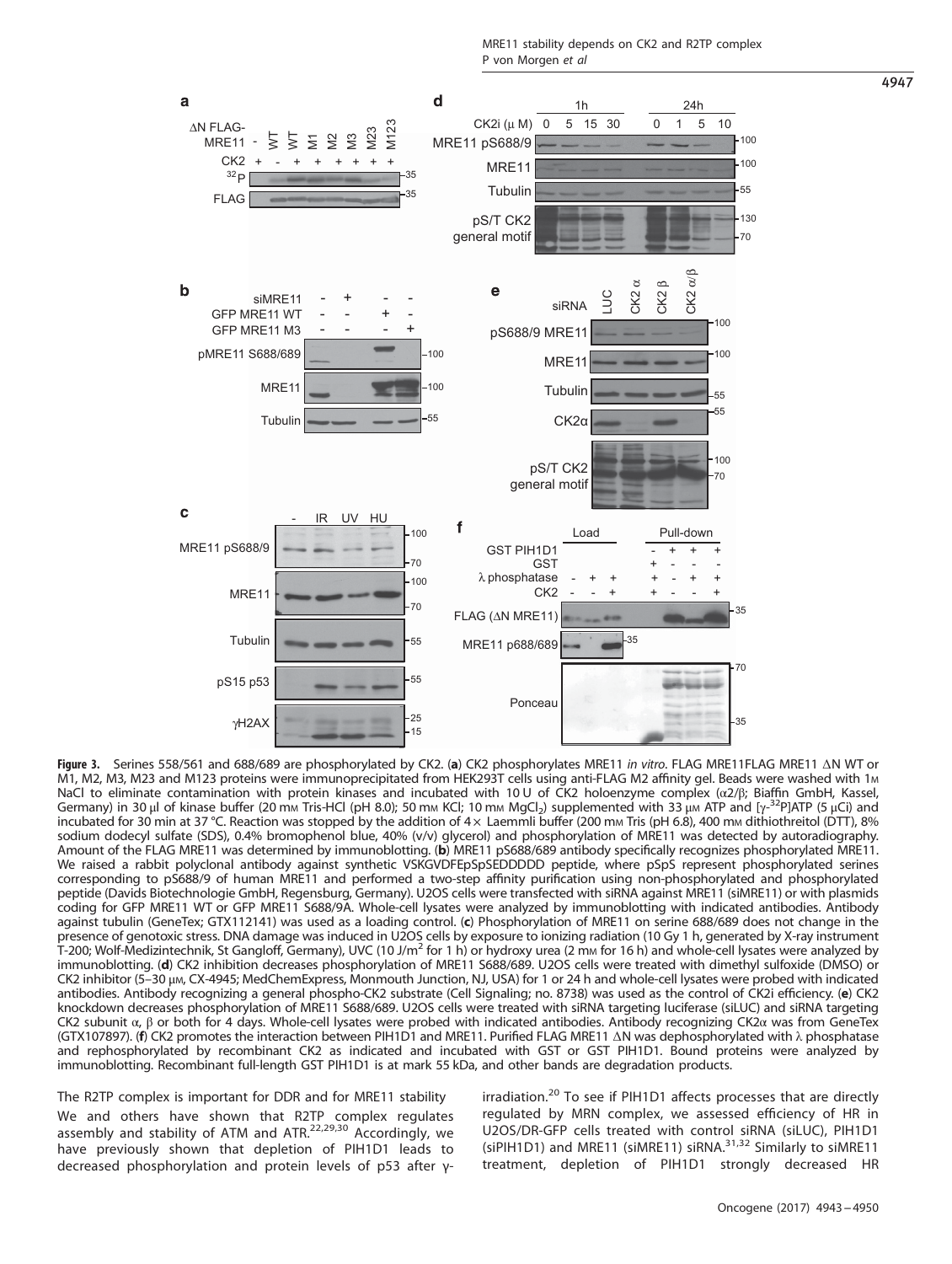

([Figure 4a](#page-7-0)), indicating that PIH1D1 is involved in the regulation of protein complexes required for HR, such as MRN complex. To investigate whether downregulation of PIH1D1 affects other processes directly regulated by MRE11, we assayed the removal of topoisomerase 2 (TOP2) adducts from DNA in the presence and absence of MRE11 inhibitor mirin, siPIH1D1 and siLUC by a<br>slot-blot experiment ([Figure 4b\)](#page-7-0).<sup>[33](#page-8-0)–35</sup> Treatment of cells with etoposide resulted in increased levels of TOP2 covalently bound to DNA, which was efficiently removed 15 min after the etoposide was washed off the cells. Incubation of cells with mirin led to further increased levels of TOP2 covalently bound to DNA in the presence of etoposide and TOP2 remained bound to DNA after removal of etoposide. Depletion of PIH1D1 showed increased basal loading of TOP2 on DNA, probably reflecting accumulation of endogenous DNA damage during siPIH1D1 treatment ([Figure 4b](#page-7-0)). Importantly, similar to the treatment with mirin, PIH1D1 depletion strongly reduced removal of TOP2 adducts induced by etoposide. These results suggest that PIH1D1 indeed affects function of the MRN complex, although we cannot exclude that some of the observed phenotypes are also due to PIH1D1 function in assembly of other complexes.

Next, we investigated whether the R2TP complex affects the stability of MRN complex subunits. In our previous work, reconstitution of murine embryonic fibroblasts with a mutant R2TP complex cochaperone Tel2, unable to bind PIH1D1, exhibited decreased levels of phosphatidylinositol 3 kinaserelated kinases only after 11 days after endogenous Tel2 knockout. Hence, to determine the importance of the R2TP complex for MRE11 stability, we treated RPE cells reconstituted with empty vector, FLAG PIH1D1 WT or FLAG PIH1D1 KA with siRNA targeting

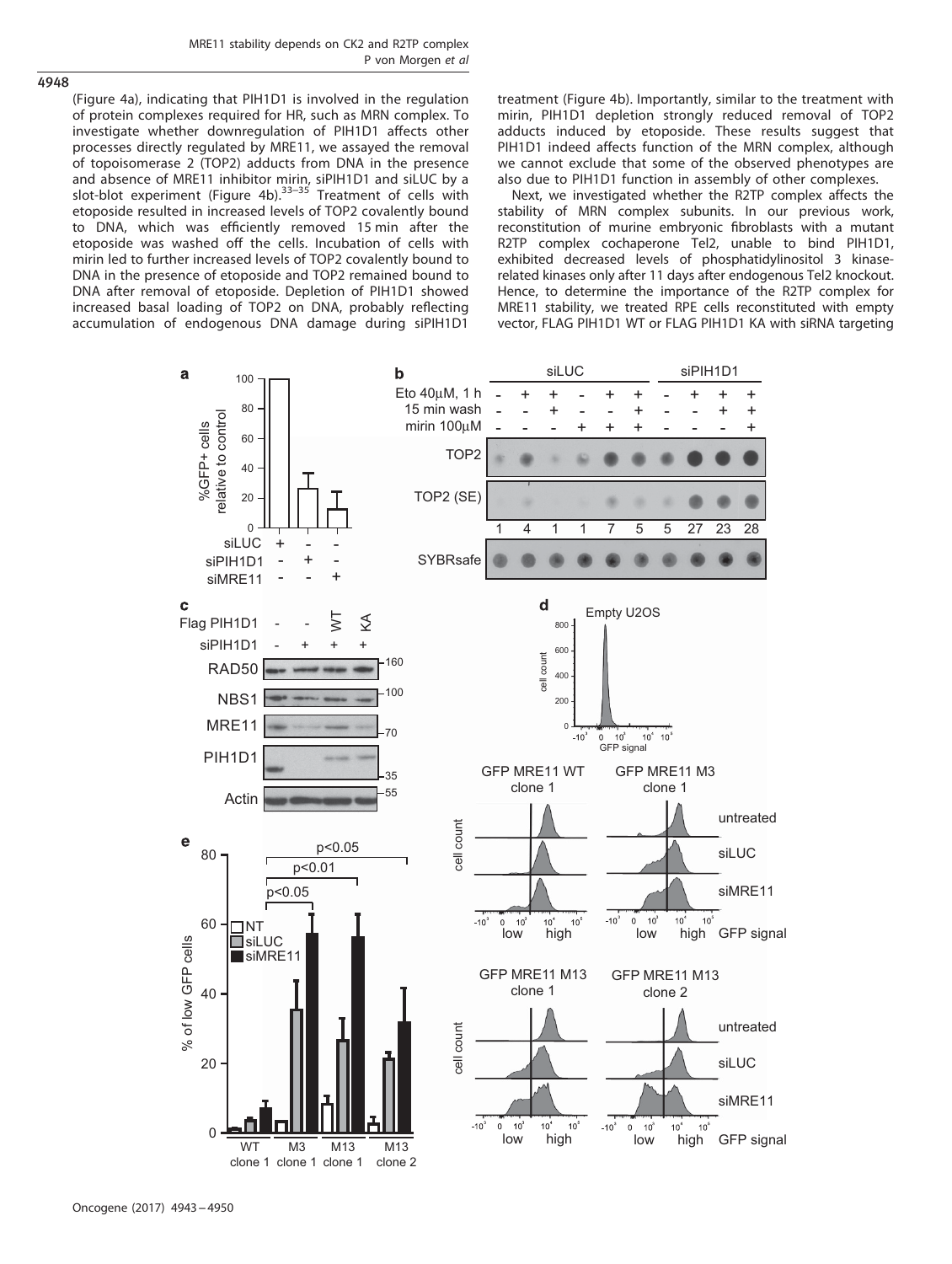<span id="page-7-0"></span>3'-untranslated region of PIH1D1 mRNA (siPIH1D1) for 10 days. The treatment resulted in major decrease of MRE11 levels and slight reduction of NBS1 level in cells reconstituted with empty vector and FLAG PIH1D1 KA, whereas reconstitution of cells with FLAG PIH1D1 WT restored MRE11 and NBS1 levels to levels of RPE cells transfected with empty vector treated with siLUC (Figure 4c). To confirm that PIH1D1 has an impact on stability of MRE11 in other cell types, we have treated U2OS cells with siLUC or siPIH1D1 for 7 days and HCT116 cells for 10 days. The treatment with siPIH1D1 led to decreased levels of MRE11 and slight decrease of RAD50 and NBS1 in contrast to treatment with siLUC (Supplementary Figure S4a). As downregulation of MRE11 by siRNA leads to prominent instability of NBS1 and RAD50 (Supplementary Figure S4b), we hypothesize that prolonged treatment of the cells with siPIH1D1 would ultimately lead to much more pronounced instability of RAD50 and NBS1. However, as prolonged siPIH1D1 treatment is lethal, we were unable to prove this hypothesis. We have noted that the effect of siPIH1D1 on MRE11 stability requires highly efficient knockdown of PIH1D1 and we suppose that even a small level of PIH1D1 in the cells is sufficient to promote assembly of MRN complex or maintaining of MRE11 stability. Therefore, a faster major effect on stability of all MRN complex components would require PIH1D1 levels reaching zero. However, we have not been able to knockout PIH1D1 by CRISPR because PIH1D1 is an essential gene in human cells and its knockout leads to cellular death.<sup>[36](#page-8-0)</sup>

Next, we investigated whether mutation of MRE11 interaction sites with PIH1D1 also leads to destabilization of MRE11. We established U2OS cell lines stably expressing GFP MRE11 WT, M1, M3 and M13, and selected two clones for MRE11 WT and M13 and one clone for MRE11 M1 and M3 with comparable expression levels of exogenous MRE11 (Supplementary Figure S4c). To verify that the constructs are functional in cells in vivo, we tested their ability to be recruited to the site of the DNA damage and to repair damaged DNA. Experiments with laser irradiation-induced damage showed that all proteins are indeed recruited to sites of DNA damage (Supplementary Figure S4d). In addition, GFP MRE11 WT, M3 and M13 are able to rescue formation of RPA foci in the S-phase cells after camptothecin treatment in cells where endogenous MRE11 has been downregulated by siRNA (Supplementary Figure S4e). Interestingly, we observed a significant decrease of RPA foci in cells reconstituted with GFP MRE11 M1. Our results confirm that we have generated a relevant model system to study the effect of the selected mutations on the physiological functions and stability of MRE11. Furthermore, these results show that serine mutations do not affect MRE11 binding to the site of the damage and suggest that phosphorylation of serine 558/561 and 688/689 may regulate MRE11 in a distinct manner as their mutation has a different outcome on the processing of broken DNA ends.

As MRE11 forms dimer and the presence of endogenous MRE11 could affect the stability of the GFP constructs, we treated the U2OS cells reconstituted with the GFP MRE11 constructs with siLUC or siMRE11 for 12 or 17 days prior the assessment of MRE11 stability. Fluorescence-activated cell sorting analysis revealed that cells untreated with siRNA maintain stable levels of all GFP constructs. After treatment with control siLUC, the levels of GFP signal decreased in cells reconstituted with GFP MRE11 M13 and GFP MRE11 M3 in contrast to GFP MRE11 WT and M1. Treatment with siMRE11 led to a further decrease of the expression of GFP MRE11 M13 and M3 (Figures 4d and e and Supplementary Figure S4g). As frequent transfection with siLUC lead to increased intensity of γH2AX staining in cells (Supplementary Figure S4f) and as R2TP complex may be important under stress conditions, we reasoned that decrease of GFP signal of M13 and M3 constructs after siLUC may be a result of stress caused by frequent transfection per se or due to constant DNA-damage stress caused by the transfection and that depletion of endogenous MRE11 may enhance this effect in MRE11 M3- and M13-reconstituted cells. Based on these results, we conclude that CK2-dependent interaction between MRE11 with PIH1D1 is important for MRE11 stability and that MRE11 serine S688/689 is the main site involved in this interaction.

Overall, we believe that we discovered a new mode of regulation of MRE11 stability by CK2 and the HSP90 cochaperone R2TP complex through its phospho-specific interaction with the R2TP subunit PIH1D1. As the R2TP complex is involved in assembly and/or quality control of large protein complexes, the interaction between MRE11 and PIH1D1 may be important for the assembly of complexes comprising MRE11 such as MRN, which is in accordance with the fact that ATLD1 human and mouse cells have overall decreased levels of all MRN complex components. The presence of serine 558/561 in the ATLD1 mutation may allow weaker interaction with PIH1D1 that would be sufficient to keep MRN complex level high enough for patient and mice survival.

4949

Figur[e 4](#page-8-0). The interaction of MRE11 with PIH1D1 is important for MRE11 stability. (a) Depletion of PIH1D1 negatively affects HR. U2OS-DR-GFP cells<sup>32</sup> were transfected every 2 days with 40nm siRNA targeting either luciferase, PIH1D1, MRE11 or combinations. For expression of IScel, cells were transfected with pCBASce and efficiency of homologous repair was determined after 48 h as the percentage of GFP-positive cells by flow cytometry  $(n=4)$ . Bars show the normalized mean with s.d. (b) Depletion of PIH1D1 impairs removal of TOP2 adducts from DNA. Formation of TOP2-DNA adducts was determined by modified RADAR assay as described.<sup>[37](#page-8-0)</sup> U2OS cells were transfected every 2 days for 8 days with 40 nm of siLUC or a mixture of two siRNAs targeting PIH1D1, treated with 40 μM etoposide for 1 h in the presence or absence of 100 μM mirin, washed for 15 min where indicated and lysed in 400 μl RLT buffer (Qiagen, Hilden, Germany). DNA was precipitated by 100 μl of sodium acetate (3 M, pH 5.2) and 1 ml ethanol and centrifuged at 20 000 g. Pellet was resuspended in 8mm NaOH and DNA concentration was determined by Hoechst 33258 in a TNE buffer (2 M NaCl, 1 mM EDTA, 50 mM Tris (pH 7.5)) using Envision 2104 multilabel reader (Perkin-Elmer, Waltham, MA, USA). DNA (200 ng) was incubated with SYBR safe in (50 mm Tris (pH 7.5), 150 mm NaCl) and slot blotted onto nitrocellulose and detected by Quantum Imaging System (Vilbert Lourmat, Marne-la-Vallée, France). Membrane was incubated with topoIIα antibody (Santa Cruz; sc-365918), signal was quantified with ImageJ and normalized to the amount of DNA. (c) Depletion of PIH1D1 results in destabilization of MRE11. RPE cells reconstituted with empty plasmid, FLAG PIH1D1 WT or PIH1D1 KA (as described previously<sup>[20](#page-8-0)</sup>), were treated with siRNA targeting luciferase or the 3'-untranslated region (UTR) of PIH1D1 for 10 days. Whole-cell lysates were analyzed by immunoblotting. (d) Mutation of serine 558/561 together with 688/69 leads to destabilization of MRE11. Individual clones of U2OS cells stably transfected with GFP MRE11 WT, M3 and M13 were transfected with siRNA targeting luciferase (siLUC), 3'-UTR of MRE11 (siMRE11) or left untreated. siRNA was retransfected every 2 days and cells were grown for 12 days. Cells were collected and incubated with Hoechst 33258. GFP signal was analyzed in Hoechst-negative cells by flow cytometry using BD LSR II (BD Biosciences, San Jose, CA, USA). Shown are representative plots. The vertical line in the plots indicates the gating; cells with GFP intensity left from the vertical line are considered to have low amounts of GFP MRE11; and cells right from the vertical line are considered to have high GFP MRE11. (e) The percentage of cells from (d) that have low GFP MRE11 was quantified using the GraphPad (La Jolla, CA, USA) Prism software ( $n=3$ ). Bars show mean  $\pm$  s.d., and statistical significance was determined with the Student's t-test. Variance between the samples was equal (F-test).